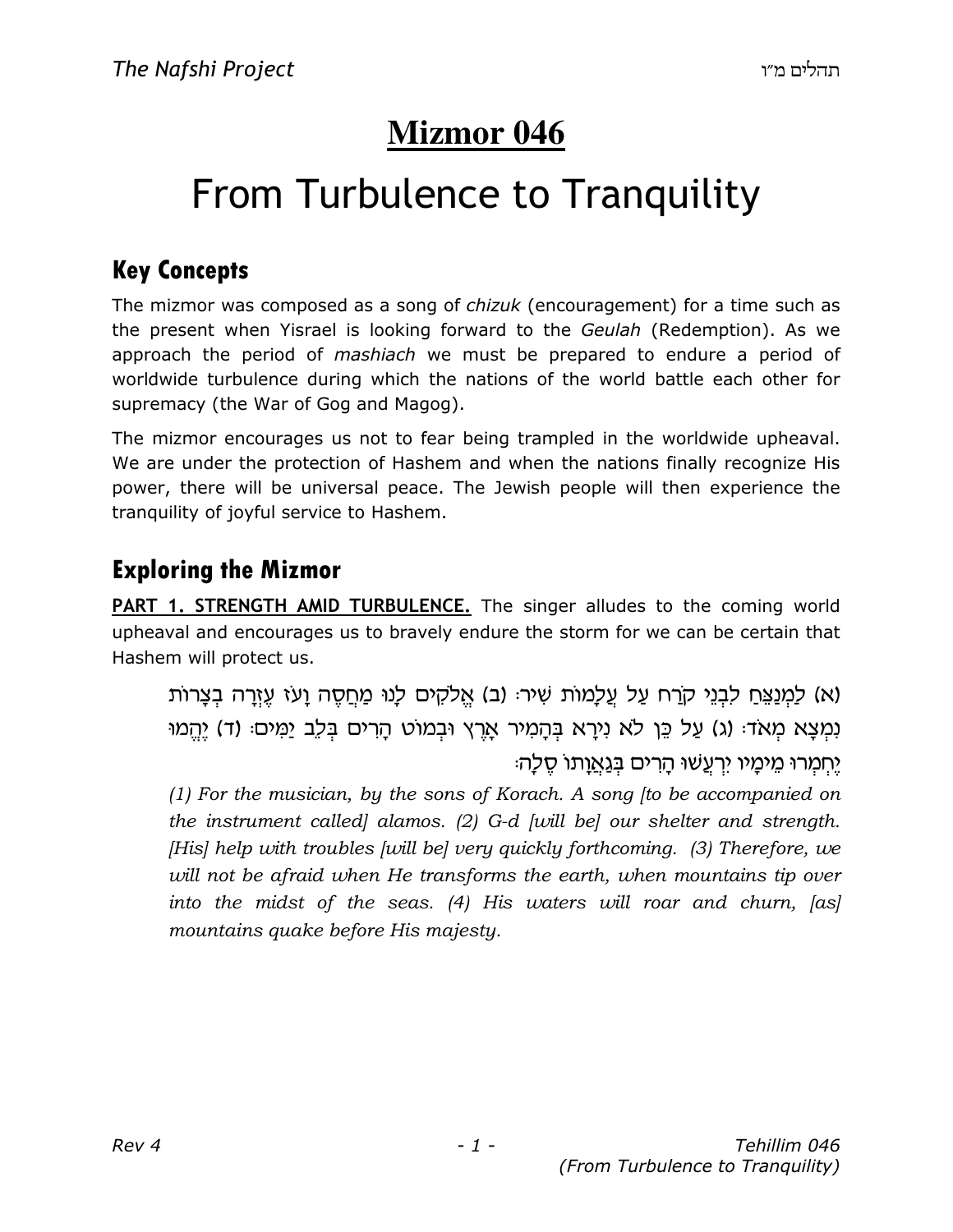**PART 2. PEACE AND TRANQUILITY.** We are then assured that Yisrael will emerge safely from the worldwide conflict and that universal peace and tranquility will reign. This section ends with a stirring expression of Hashem's enduring commitment to the protection of the Jewish people.

(ה) נַהַר פִּלְגֵיו יִשְׂמֶחוּ עִיר אֱלֹקִים קָדֹשׁ מִשְׁכְּנֵי עֵלְיוֹן: (ו) אֱלֹקִים בִּקְרַבָּהּ בַּל תִּמּוֹט יַעְזֶרֶה אֱלֹקִים לְפָנוֹת בֹּקֶר: (ז) הַמוּ גוֹיִם מֵטוּ מַמְלָכוֹת נַתַּן בִּקוֹלוֹ תַּמוּג אַרֶץ: (ח) ה' צִבַא־וֹת עִמֲנוּ מִשְׂגֵּב לְנוּ אֱלֹקֶי יַעֲקֹב סֶלַהּ

 $(5)$  [There is a] river. Its streams will make the City of G-d rejoice, the holiest of the dwelling places of the Most High. (6) G-d [will be] in its midst, it will not be toppled. G-d will help it towards the dawn. (7) Nations [will be] in turmoil, and kingdoms [will] totter. [Hashem will] raise His voice [and the nations of] the earth will dissolve. (8) Hashem, Master of Legions, is with us. [He is a] stronghold for us, the G-d of Yaakov, Selah.

PART 3. A TIME FOR REFLECTION. The singer calls upon us to visualize what it will feel like when the storm has passed. We will then reflect on what the upheaval will have taught us.

(ט) לכוּ חַזוּ מִפְעֲלוֹת ה' אֲשֶׁר שֶׂם שָׁמּוֹת בַּאֲרֵץ: (י) מֵשָׁבִּית מַלְחֲמוֹת עַד קָצֶה הארץ קַשַׁת יִשַּׁבֵּר וְקַצֵּץ חֲנִית עֲגַלוֹת יְשָׂרֹף בַּאֲשָׁ

(9) Come and reflect upon the acts of Hashem for He has made a cataclysm in the earth. (10) He cancels wars to the end of the earth. He breaks the bow and splinters the spear. He burns the war wagons in fire.

PART 4. CHALLENGE TO THE NATIONS. We hear the voice of G-d warning the nations to desist from their evil ways and recognize that their efforts of achieving supremacy will be fruitless.

וא) הַרְפּוּ וּדְעוּ כִּי אֲנֹכִי אֱלֹקִים אֲרוּם בַּגּוֹיִם אֲרוּם בַּאֲרֵץ. (11) [Desist [from wars] and know that I am  $G-d$ . I shall be exalted among the nations. I shall be exalted upon the [entire] earth."

PART 5. CONCLUSION. In conclusion the singer expresses the voice of the Jewish people advising all of mankind to accept the will of Hashem. This last posuk is actually identical to posuk 8, but it now takes on new meaning as a challenge to the nations of the world to acknowledge the truth of Hashem's power in the world.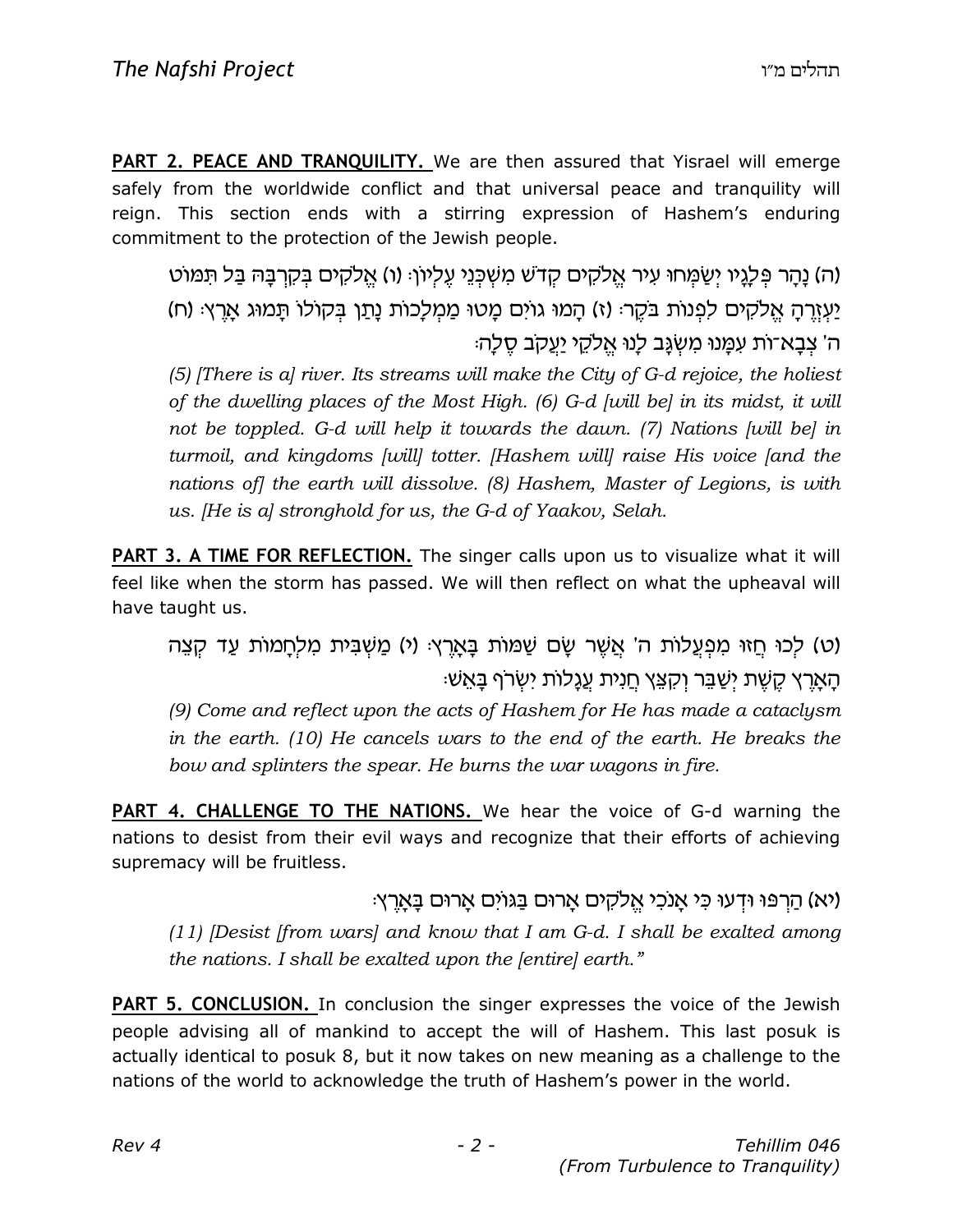וּיב) ה' צִבַא־וֹת עִמֲנוּ מִשְׂגֵּב לָנוּ אֱלֹקֶי יַעֲקֹב סֶלַה:

(12) "Hashem, Master of Legions, is with us, a stronghold for us, the G-d of Yaakov, Selah."

#### Learning the Mizmor

#### PART 1. STRENGTH AMID TURBULENCE.

(א) לַמְנַצֵּחַ לבְנֵי ק<u>ר</u>ח

This mizmor was prepared **for the musician** – למנצח after being composed by the sons of Korach – לְבָנֵי קֹרַח.

### ּעֲל עֲלַמוֹת שִׁיר

The *mizmor* was meant to be performed on the instrument called **alamos**  $-$  **y** שֵׁלָמוֹת, which means concealment. It signifies that while the direct influence of Hashem upon world events is hidden from us, the time will come that everything will be clear. Thoughts of that glorious time make this *mizmor* a song  $\gamma$   $\psi$  of joy.

### (ב) אֵלקים לְנוּ מַחֲסֵה וָעֹז עֵזָרָה בִצָרוֹת :נמִצַא מַאד

When we are attacked by many powerful nations, G-d will be our shelter to protect us  $\frac{d}{dx}$ לקים לוו $x$  and He will be our strength  $-$  (W) to withstand our enemies. His essential **help**  $-\frac{m}{2}$  when we are faced with troubles  $-$ **מצא מאד c will be very quickly forthcoming — מצא מאד**), much more so than might occur through chance or nature.

# (ג) עַל כֵּן לֹא נִירַא בְּהַמְיר אַרֵץ)

Therefore – עַל כֵּן because of our bitachon, we will not be afraid – לא נירַא when world events go through a convulsive upheaval. Because of Hashem's compassion and love for us, the cataclysm will end up being to our benefit when He interchanges  $-$  בְּהָמָיר the relative power positions of the nations of the earth – אֲרֵץ. Those which are powerful today will be diminished and those which are weak will become strong. And the small nation of Yisrael will no longer cower in fear before the surrounding giants.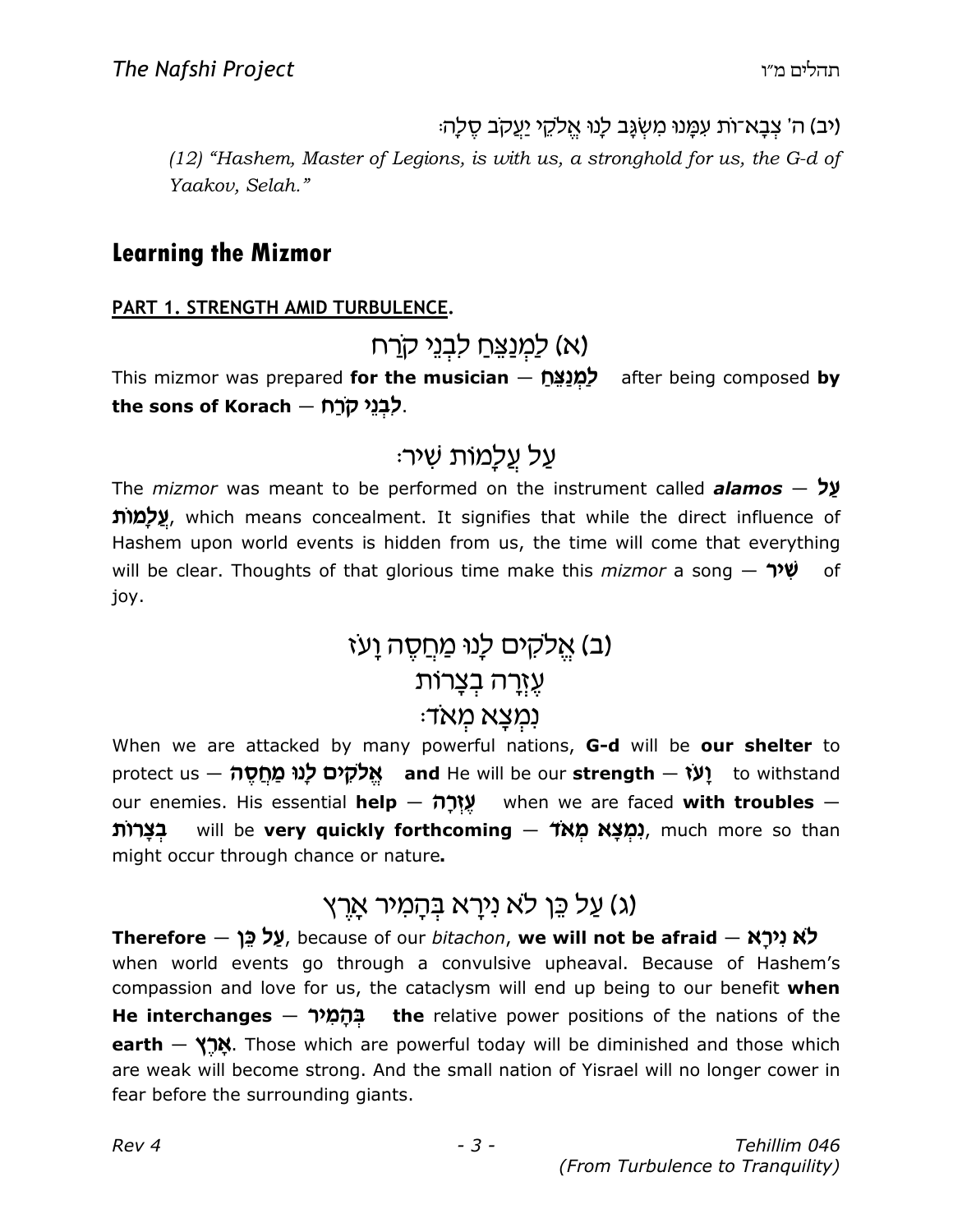# וּבְמוֹט הַרִים בִּלֶב יַמִּים:

This will be a time when the great nations, which are like mighty mountains, tip over – בְּלֶב יַמְים into the midst of the turbulent seas – בְּלֶב יַמְים world's peoples and are overwhelmed.

# <u>ו יְהֵ</u>מוּ יֵחְמְרוּ מֵימַיו) (ד

### יִרְעֲשׁוּ הָרִים ב<u>ִּנְא</u>וַתוֹ סֵלַה

We will not be afraid because we know that while battling each other for supremacy the enemy nations are all agents of Hashem's will. His waters will roar with violent waves **and churn** with volcanic mud – מ**ְמֹמוֹ מֵימַל ,** as the great mountains quake before His majesty — יָרְעֲשׁוּ הַרְים בְּגֶאֱוֶתוֹ, Selah — יָ

#### PART 2. PEACE AND TRANQUILITY.

### (ה) נַהָר, פִּלַ*נֶּיו יִ*שַׂמְּחוּ עִיר אַלקים קדשׁ משִׁכְּגֵי עֶלְיוֹן

In contrast to the turbulent waters of destruction which the nations will have to endure, there is a river  $-$  פֿרל $\geq$  of spiritual peace and serenity that will flow from the Bais Hamikdash (Temple in Yerushayim). Its streams will make the people of the City of G-d rejoice – פִּלָגֵי יִשַׁמְחוּ עִיר אֱלֹקִים holiest of the dwelling places of the Most High – קדשׁ מְשִׁכְּנֵי עֲלִיוֹ throughout the world. The spiritual power of the Torah will flow from that holy source in the Bais Hamikdash to every Bais HaMidrash, wherever it may be.

# (ו) אֱלקים בְּקִרְבָּה בַּל תִּמוֹט <u>יעורה אלקים לפנות בקר:</u>

Even though there will be destruction all around Yerushalayim, G-d will be in its midst — אֱלֹקֶים בִּקְרִבָּהּ to reinstate it and to protect it. Therefore, it will not be toppled – בַּל תְּמוֹט and even if many are lost, a substantial remnant will survive. G-d will help it fufill its destiny towards the dawn — יַעְזְרֵהָ אֱלֹקָים r e«C ,«ub pk when the night of the galus is darkest.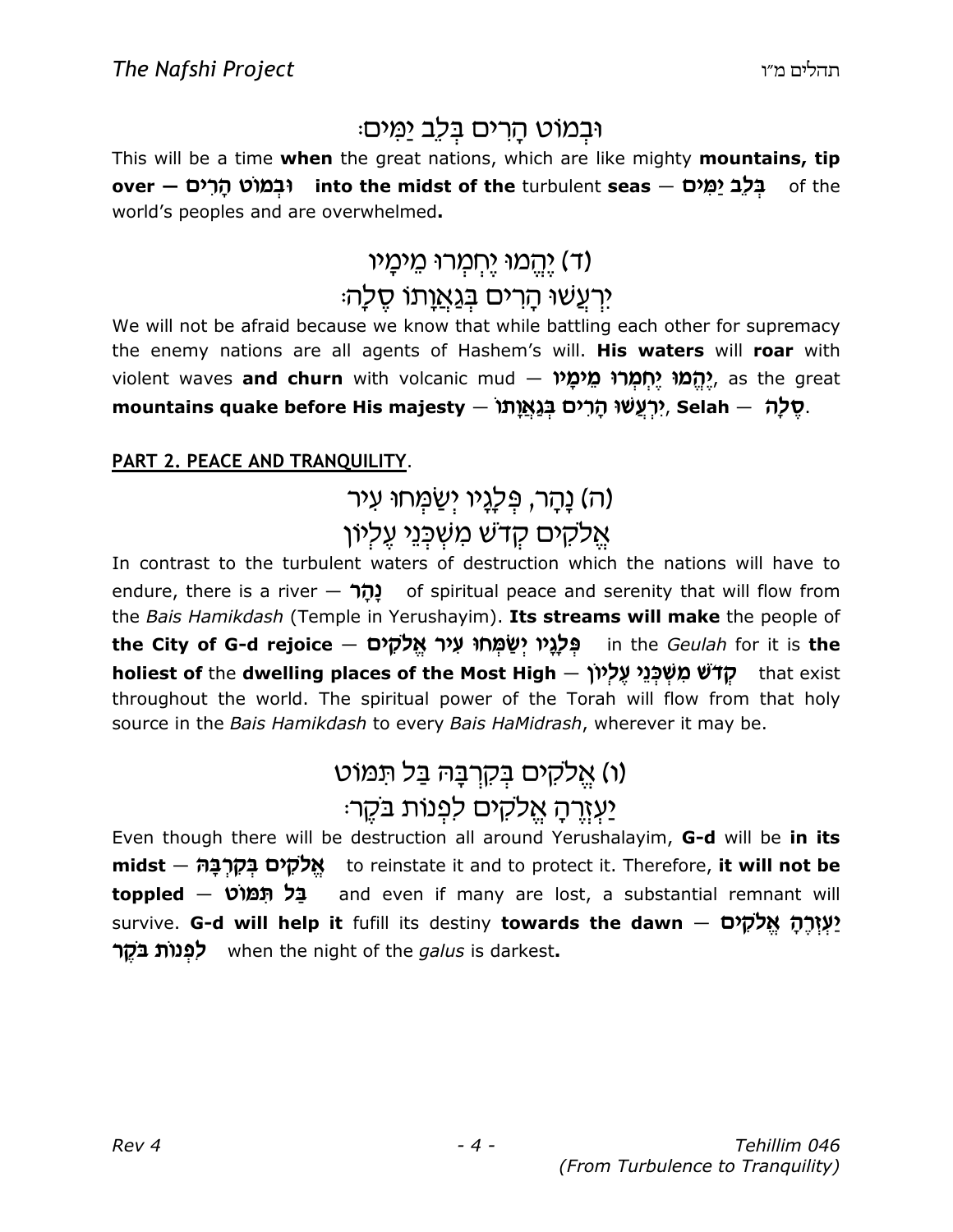# (ז) <u>ה</u>מוּ גוֹיִם מֵטוּ מֵמְלֵכוֹת נַתַן בִּקוֹלוֹ תַּמוּג אַרֵץ:

Nations will be in turmoil – הַמוּ גוֹיָם, seeking to attack Yisrael, but those kingdoms will totter – מֵטוּ מַמְלְכוֹת and will fall. Hashem will raise His voice — נַתֲן בִּקוֹלוֹ to decree that the nations of the earth which oppose Him will dissolve — תְמוֹג אֲרֵץ in confusion and fear.

#### (ח) ה' צִבָקוֹת עמָנוּ

In contrast to the falling nations, be assured that Yisrael will rise and emerge victorious. This is because Hashem, Who is the Master of all the Legions of ministering angels, **is with us – לְ צְבַקְוֹת עִמְּנוּ f** and will save us.

# מִשְׂנֶב לָנוּ אֱלֹקֵי יַעֲקִב סֵלָהּ

We take comfort in the knowledge that He is **a stronghold for us - מִשְׁגָּב לַנוּ** fact, He has always been the G-d of Yaakov - אֱלֹקֵי יַעֲקָב, helping Yaakov through every travail, Selah - שֵׁלַה

#### PART 3. A TIME FOR REFLECTION.

(ט) לכוּ חֵזוּ מִפְעֲלוֹת ה'

### ּאֲשֶׁר שֵׂם שַׁמּוֹת בַּאַרֵץ

[When the Geulah is here we will call out to the nations of the world:] Come and reflect upon the wondrous acts of Hashem - לְכוּ חַזוּ מִפְעֲלוֹת ה'. He has waged war against those powerful nations who have sought to destroy the tiny nation of Yisrael. What we have seen is not a chance occurrence. It is all Hashem's doing. For He has made of them a cataclysm in the earth — אַשַּׁר שַׂם שַׁמַּוֹת בַאֲרָץ a necessary step to universal recognition that He is Master of the earth and dictates universal tranquility.

# <u>(י) מַשָּׁבִּית מַלַחֲמוֹת עַד קָצֶה הַאַרְ</u>ץ קֵשֶׁת יִשַּׁבֵּר וְקִצֵּץ <u>ח</u>ִנִית ּעֲגָלוֹת ישִׂרף בָּאֵשׁ

He cancels wars — מֵשְׁבִּית מִלְחֲמוֹת – for all mankind to the end of the earth י עַד קצָה הַאַרֵץ because everyone is united in serving Him. Thus, there is no further use for the weapons of war. He breaks the bow and splinters the spear  $\pi$ לֵ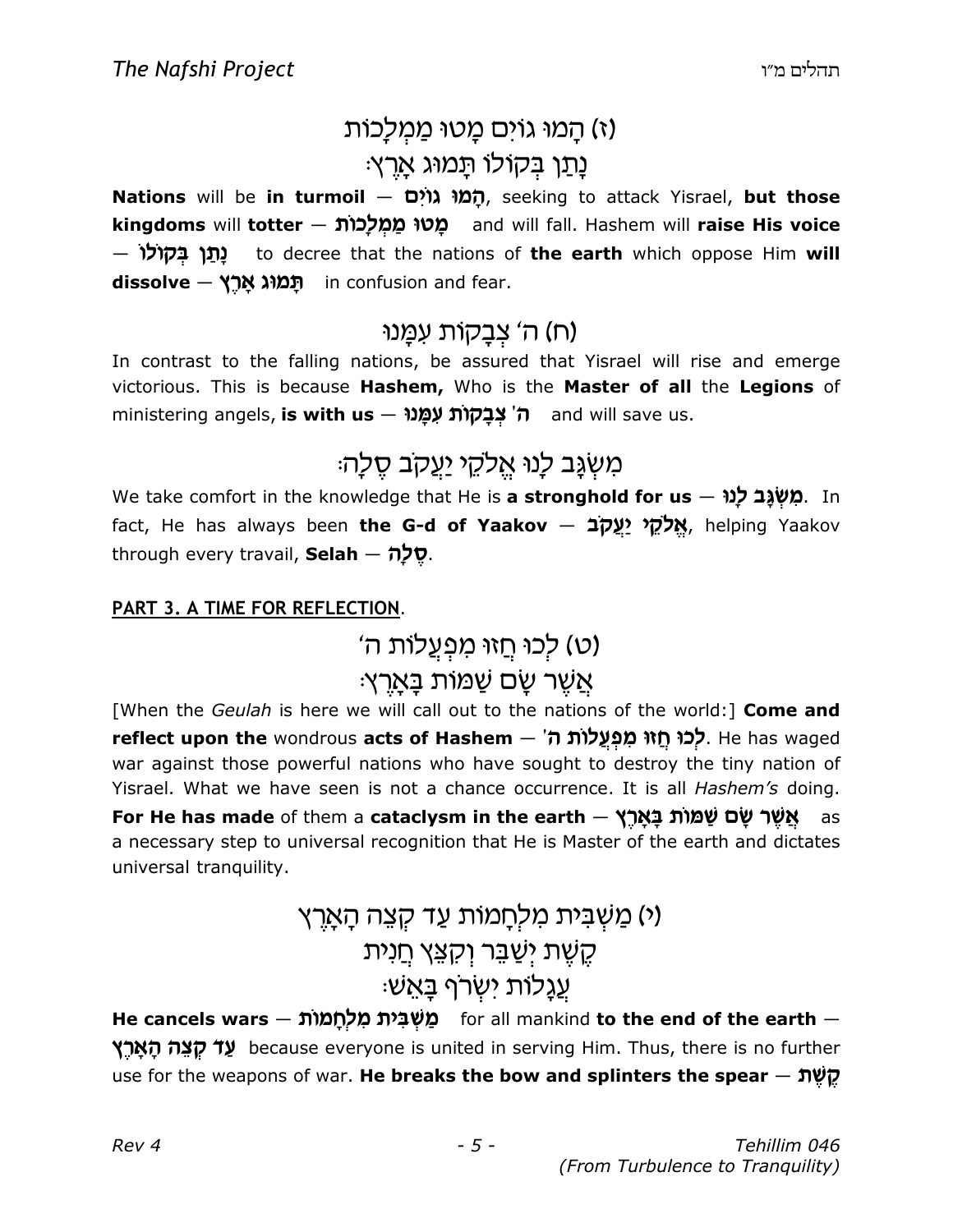יַשֲבֵּר יִקְצֵּץ חֵנִית (שַׁבֵּר יִקְצֵּץ חֵנִית He burns the war wagons in fire — עֲגֲלוֹת יִשְׂר disputes among nations are resolved peacefully and wisely by the Melech HaMashiach, that is, the Mashiach acting in his capacity as king.

#### PART 4. CHALLENGE TO THE NATIONS.

#### (יא) הַרִפּוּ וּדְעוּ כִּי אֲנכִי אֵלקים

Desist immediately from wars and evil practices and know well that I am G-d -הרפו ודעו כי אנכי אלקים. Your victory or defeat is in My hands alone.

#### אָרוּם בַּגוֹים אָרוּם בָּאָרֵץ:

Even if you don't realize it now, there will come a time when all the world recognizes Me. Then **I shall be exalted among the nations — ארוּם בגוֹים** because they will see My power over them. Then I shall be exalted upon the entire **earth — אֲרוּם בַאֲרֵץ and all wars will cease.** 

#### PART 5. CONCLUSION.

#### (יב) ה' צִבָקות עמָנוּ

You nations of the world may assemble powerful weapons of war, but you will not prevail, for Hashem, Who is the Master of all the Legions of ministering angels, is with us - ה' צַבַקוֹת עָמֵנוּ

# מִשְׂנֶב לְנוּ אֱלֹקֵי <u>יִעֲ</u>קָב סֵלַה:

Be aware that He is a stronghold for us - מִשְׁגָּב לְנוּ. In fact, He has always been the G-d of Yaakov — אֱלֹקֶי יַעֱקֹב, helping Yaakov through every travail, Selah — .סֵלְה

#### Living the Mizmor

Listed below are some of the lessons that you can draw from this mizmor, as well as some of the thoughts you might have in mind when you say the words of the mizmor as a tefillah, expressing your devotion to Hashem.

#### Lessons for Life - Your Attitude.

#### $[46:2]$  CATACLYSM. - אֵלקים לָנוּ מַחֲסֶה וָעוֹ עֶזְרָה בְצָרוֹת וִמְצָא מְאד  $G-d$ [will be] our shelter and strength. [His] help with troubles [will be] very quickly forthcoming." When faced with cataclysmic events in nature, such as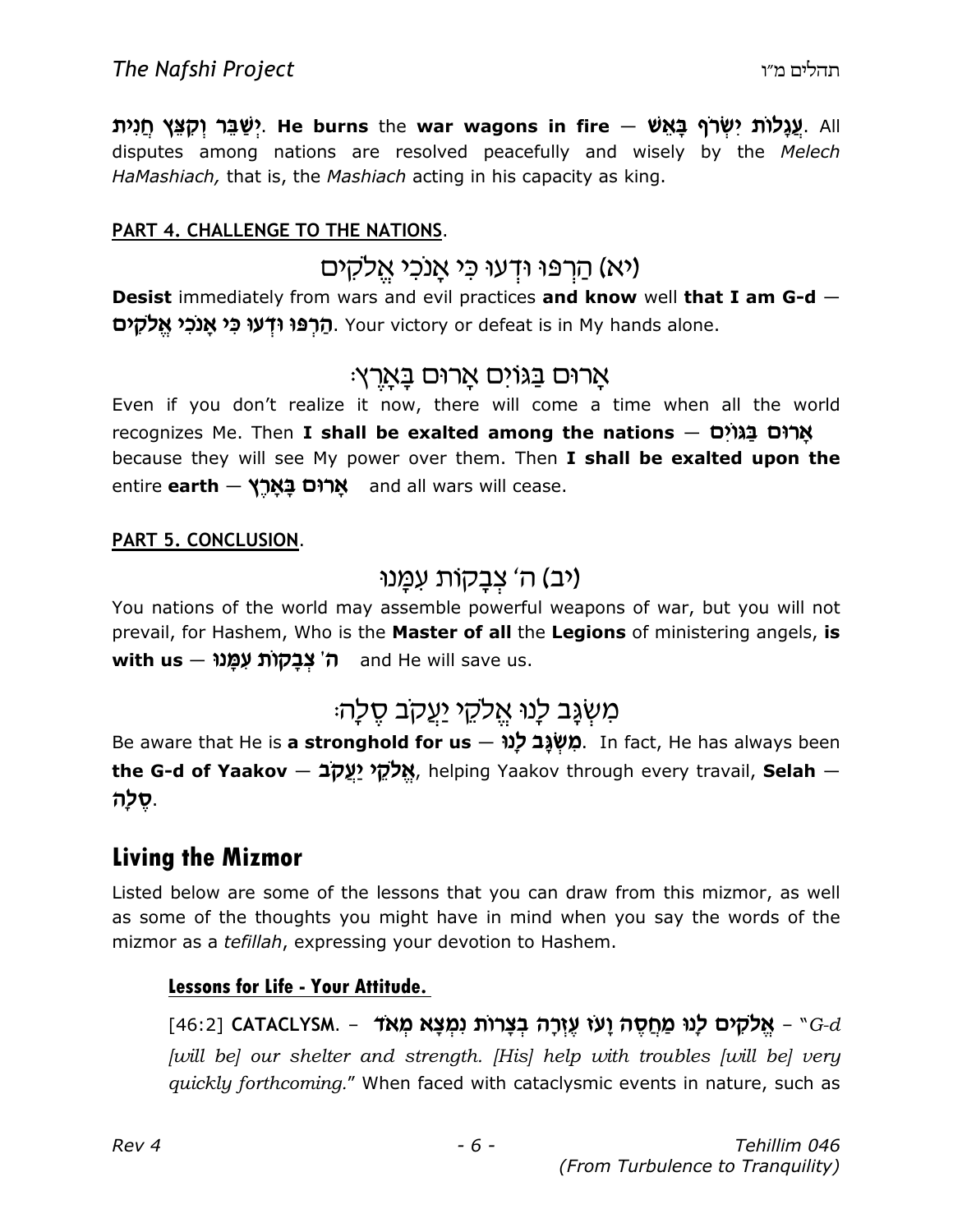earthquakes and floods, you should maintain your peace of mind, for Hashem is your shelter.

על כֵּן לֹא נִירַא בְּהָמִיר אֲרֵץ וּבְמוֹט הַרִים בְּלֵב יַמִּים - [46:3] -"Therefore, we will not be afraid when He transforms the earth, when mountains tip over into the midst of the seas."

[16:5] YERUSHALAYIM. – נַהַר פִּלַגֵּיו יִשַּׂמְחוּ עִיר אֱלֹקָים קָדשׁ מִשְׁכְּנֵי עֵלְיוֹ "[There is a] river. Its streams will make the City of G-d rejoice, the holiest of the dwelling places of the Most High." In the face of world turbulence you should be calmed by your bitachon that when the Geulah comes, a river of spiritual peace and serenity will flow from the Bais Hamikdash throughout the world.

 $[46:6]$  – אַלקים בַּקְרְבַּהּ בַּל תְּמוֹט יַעְזְרָהָ אֲלֹקים לְפְנוֹת בֹּקֶר –  $G-d$ [will be] in its midst, it will not be toppled. G-d will help it towards the  $dawn."$  As the dawn of the Geulah approaches, even if there is destruction all around, Yerushalayim will be protected.

[46:8] HITACHON. – ה' צִבָא־וֹת עִמְנוּ מִשְׁגָּב לָנוּ אֱלֹקֵי יַעֵקֹב סֵלָה – "Hashem, Master of Legions, is with us. [He is a] stronghold for us, the G-d of Yaakov, Selah." Be confident in the permanent bond that Hashem has with the Jewish people.

#### Tehillos for Life - Contemplation of Hashem.

[46:1] CONCEALMENT. – על עלמות שיר – "A song [to be accompanied on the instrument called) alamos (concealment)." While the direct influence of Hashem upon world events is hidden from us, the time will come that everything will be clear.

[46:9] WAR. – לְכוּ חַזוּ מִפְעֲלוֹת ה' אֲשֶׁר שָׂם שַׁמּוֹת בָאָרֶץ (46:9] WAR. upon the acts of Hashem for He has made a cataclysm in the earth." Hashem will reveal His power when He wages victorious war against those powerful nations who seek to destroy the tiny nation of Yisrael.

 $[46:10]$  PEACE. – מַשְׁבִּית מִלְחַמוֹת עַד קצָה הַאֲרֵץ – "He cancels wars to the end of the earth." Hashem will cancel war for all mankind because everyone will be united in devotion to Him.

[16:11]. הרפו ודעו כי אַנכי אֱלקים אַרוּם בַּגוֹיִם אָרוּם בָאָרֵץ [46:11] [from wars] and know that I am  $G-d$ . I shall be exalted among the